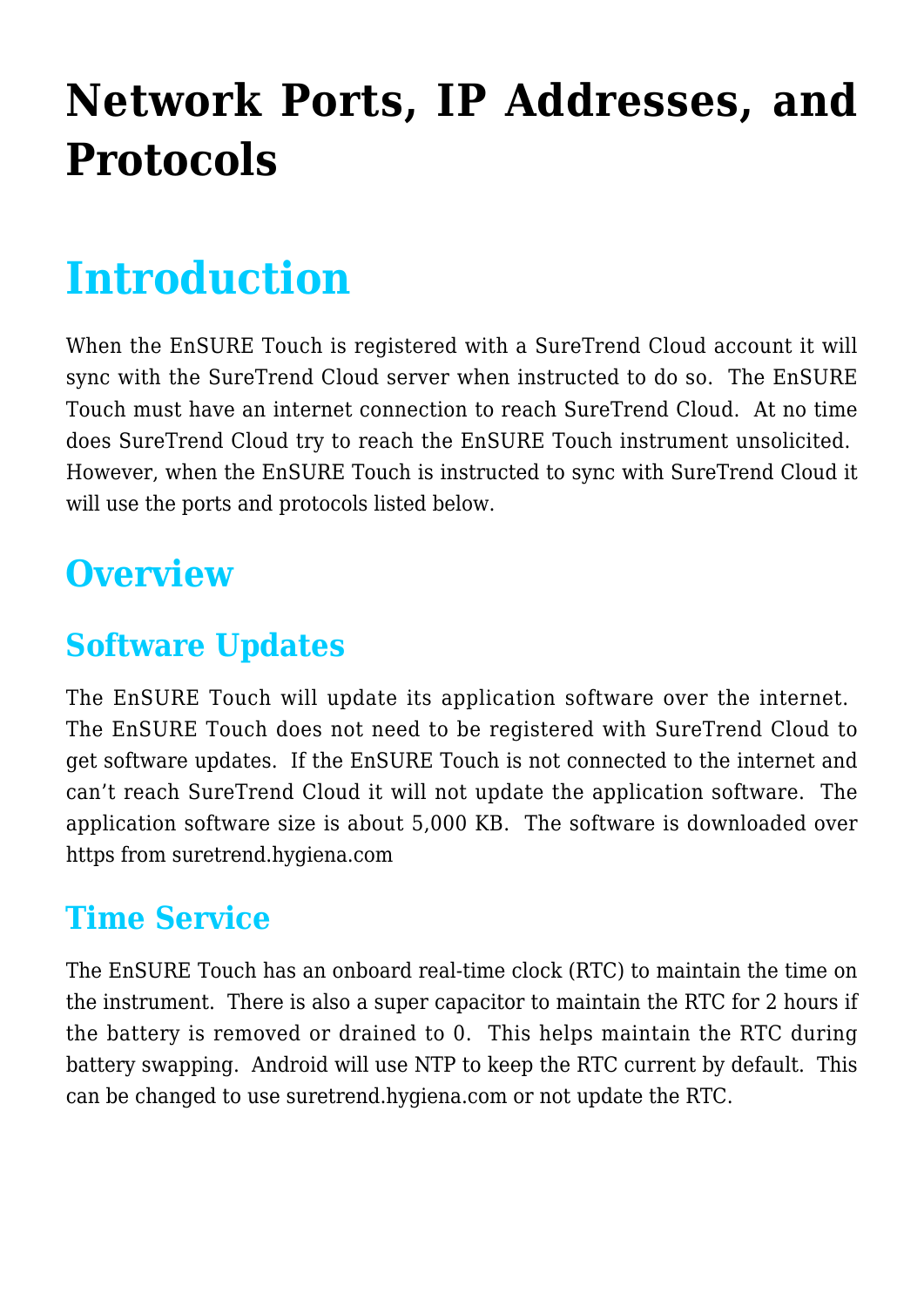#### **TeamViewer**

The EnSURE Touch comes with TeamViewer remote support client installed. It is not active unless the user navigates to the Support screen and requests remote support.

### **Network Ports, Protocols, and IP Address**

#### **EnSURE Touch**

For syncing data and software updates.

| Port                       | 443                |
|----------------------------|--------------------|
| <b>Protocol</b>            | https              |
| <b>DNS</b> name            | et-api.hygiena.com |
| <b>Static IP addresses</b> | N/A                |

Network Time Protocol (NTP) only used for Date & Time source. Controlled in Settings/General/Date, set to internet by default.

| <b>Port</b>     | 123          |
|-----------------|--------------|
| <b>Protocol</b> | TIDP         |
| <b>DNS</b> name | pool.ntp.org |

#### **TeamViewer**

TeamViewer is installed and can be used for remote support. For more information regarding the ports and network protocols, click [here.](https://community.teamviewer.com/t5/Knowledge-Base/Which-ports-are-used-by-TeamViewer/ta-p/4139)

#### **SureTrend Cloud**

SureTrend Cloud is the website with the SureTrend Could web application.